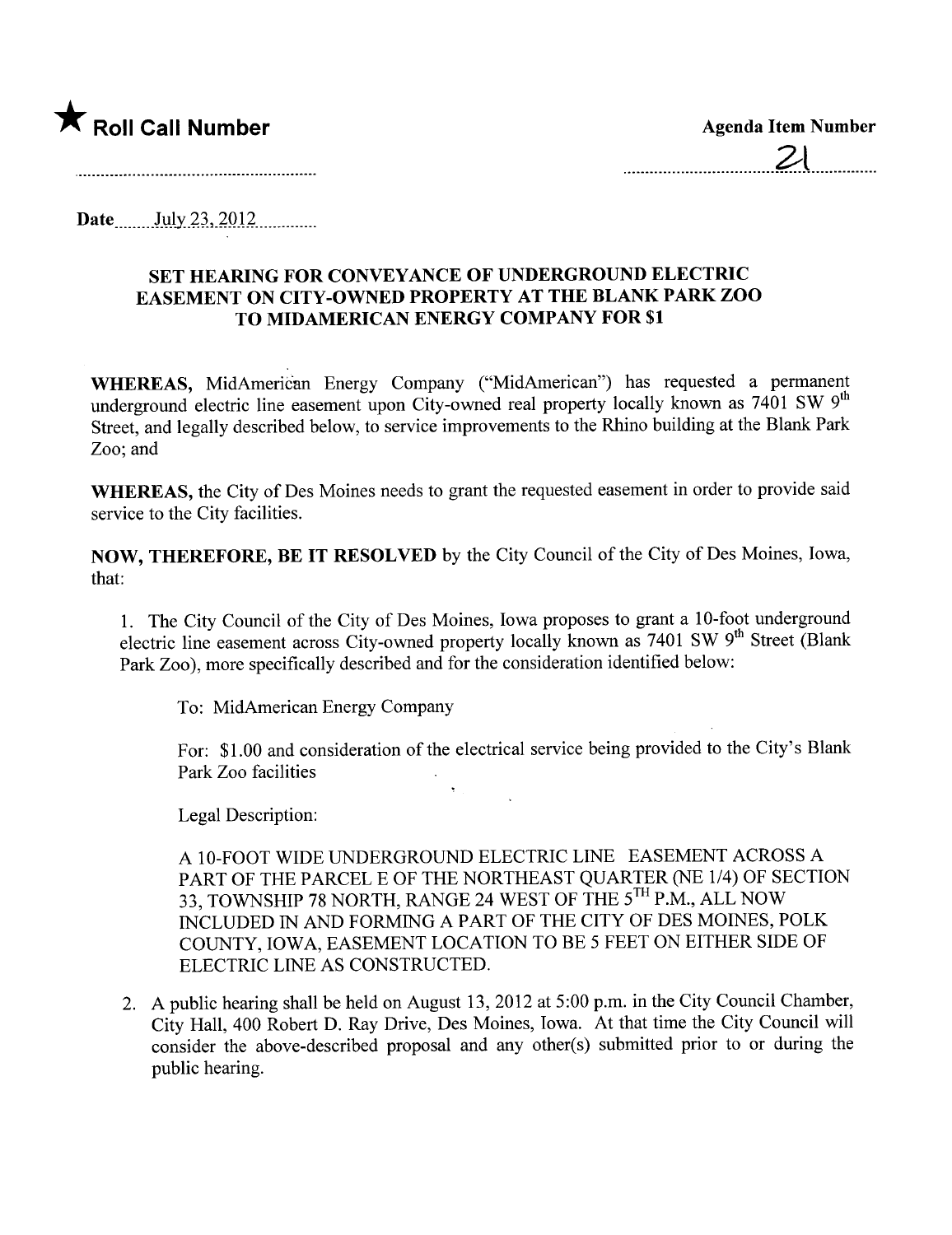|  | Roll Call Number |  |
|--|------------------|--|
|  |                  |  |

Date \_\_\_\_\_ July 23, 2012

- 3. The City Clerk is hereby authorized and directed to publish notice of said proposal and hearing in the form hereto attached, all in accordance with Section 362.3 of the Iowa Code.
- 4. There will be no proceeds associated with the conveyance of this easement.

Moved by to adopt.

APPROVED AS TO FORM:

Vlenna K. Frank

Assistant City Attorney

| <b>COUNCIL ACTION</b> | <b>YEAS</b> | <b>NAYS</b> | <b>PASS</b> | <b>ABSENT</b>   | <b>CERTIFICATE</b>                                                                                                                              |  |  |  |
|-----------------------|-------------|-------------|-------------|-----------------|-------------------------------------------------------------------------------------------------------------------------------------------------|--|--|--|
| <b>COWNIE</b>         |             |             |             |                 |                                                                                                                                                 |  |  |  |
| <b>COLEMAN</b>        |             |             |             |                 | I, DIANE RAUH, City Clerk of said City hereby                                                                                                   |  |  |  |
| <b>GRIESS</b>         |             |             |             |                 | certify that at a meeting of the City Council of<br>said City of Des Moines, held on the above date,                                            |  |  |  |
| <b>HENSLEY</b>        |             |             |             |                 | among other proceedings the above was adopted.<br>IN WITNESS WHEREOF, I have hereunto set my<br>hand and affixed my seal the day and year first |  |  |  |
| <b>MAHAFFEY</b>       |             |             |             |                 |                                                                                                                                                 |  |  |  |
| <b>MEYER</b>          |             |             |             |                 |                                                                                                                                                 |  |  |  |
| <b>MOORE</b>          |             |             |             |                 | above written.                                                                                                                                  |  |  |  |
| <b>TOTAL</b>          |             |             |             |                 |                                                                                                                                                 |  |  |  |
| <b>MOTION CARRIED</b> |             |             |             | <b>APPROVED</b> |                                                                                                                                                 |  |  |  |
|                       |             |             |             | Mavor           | City Clerk                                                                                                                                      |  |  |  |